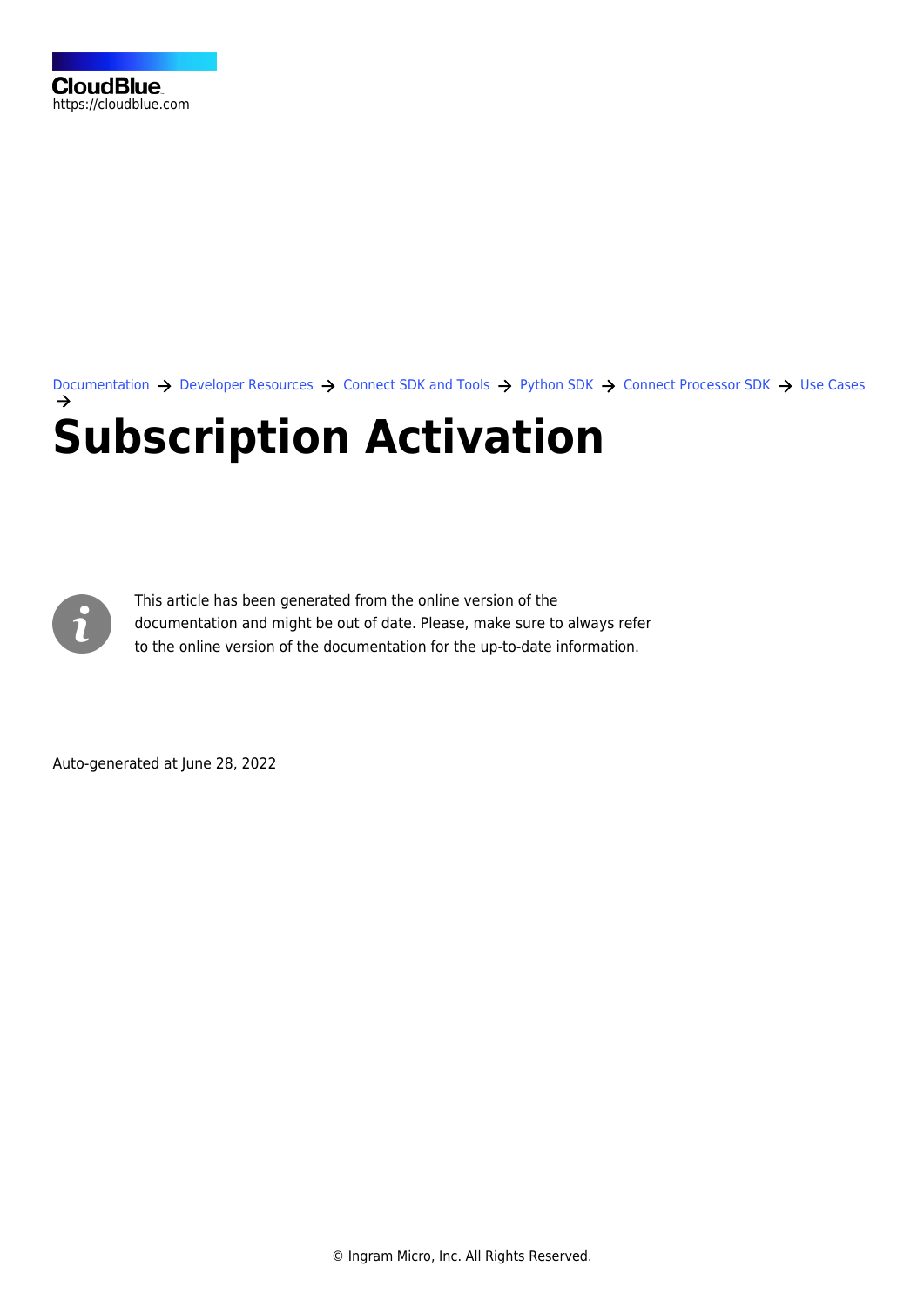### **Overview**

Once a customer creates a new fulfillment request, its corresponding subscription is generated on the CloudBlue Connect platform. The initial status of a generated subscription is Processing, while the initial status of a created fulfillment request is Pending. Note that subscriptions and fulfillment requests remain in their corresponding states until they are processed via the Connect platform or via your deployed middleware. In case a fulfillment request is successfully approved, the Connect platform also switches its associated subscription to the Active state.

Vendors can deploy the Processor SDK to approve pending fulfillment request and consequently activate a required subscription via their systems.

## **Prerequisites**

Before following the provided use case, make sure that all of these prerequisites are met:

- Your [product](https://connect.cloudblue.com/community/modules/products/) is defined on the Connect platform.
- The [Processor SDK Template](https://connect.cloudblue.com/community/sdk/connect-processor-sdk/processor-template/) is successfully deployed.
- Your deployed Processor is [properly configured.](https://connect.cloudblue.com/community/sdk/connect-processor-sdk/configuration/)
- [Vendor API configuration](https://connect.cloudblue.com/community/sdk/connect-processor-sdk/configuration/#Connection_configuration) is presented.

#### **Create a Subscription**

Fulfillment requests are created via specified Marketplaces in case your product is listed there. However, Vendors can create a preview subscription from the **Preview** section of the product profile page.

|          | <b>The County</b><br><b>CloudBlue</b>       |                  | $\bullet$ Products $\bullet$                                                                                                                       | @ HELP | €∟ | Front Street Inc.<br>$\bigoplus$<br>$\checkmark$<br>Vendor · Robert Balboa |  |
|----------|---------------------------------------------|------------------|----------------------------------------------------------------------------------------------------------------------------------------------------|--------|----|----------------------------------------------------------------------------|--|
| \$       |                                             | $\blacktriangle$ | Preview ®                                                                                                                                          |        |    |                                                                            |  |
|          | Tutorial Product -<br>Master version $\sim$ |                  | Preview fulfillment scenarios with built-in wizards of Subscriptions module that simulate typical scenarios of the commerce<br>management systems. |        |    |                                                                            |  |
| 自        | General                                     |                  | LAUNCH PREVIEW                                                                                                                                     |        |    |                                                                            |  |
| ÷        | Items                                       |                  |                                                                                                                                                    |        |    |                                                                            |  |
| $\sigma$ | Parameters                                  |                  |                                                                                                                                                    |        |    |                                                                            |  |
|          | Embedding                                   |                  |                                                                                                                                                    |        |    |                                                                            |  |
| પો       | Configuration                               |                  |                                                                                                                                                    |        |    |                                                                            |  |
| 這        | Versions                                    |                  |                                                                                                                                                    |        |    |                                                                            |  |
| ⊕        | Localization                                |                  |                                                                                                                                                    |        |    |                                                                            |  |
| O        | Preview                                     |                  |                                                                                                                                                    |        |    |                                                                            |  |
| Ŝ        | <b>Price Lists</b>                          |                  |                                                                                                                                                    |        |    |                                                                            |  |
|          | Offers                                      |                  |                                                                                                                                                    |        |    |                                                                            |  |
|          | Listings                                    |                  | CloudBlue Connect @ 2021 - Ingram Micro Inc. All Rights Reserved. - Privacy   Terms of Service - Version 22.0.1709-g0140e07                        |        |    |                                                                            |  |

Alternatively, Vendors can create a preview subscription from the **Subscriptions** module. Follow the [Subscription Creation](https://connect.cloudblue.com/community/modules/subscriptions/subscription-creation/)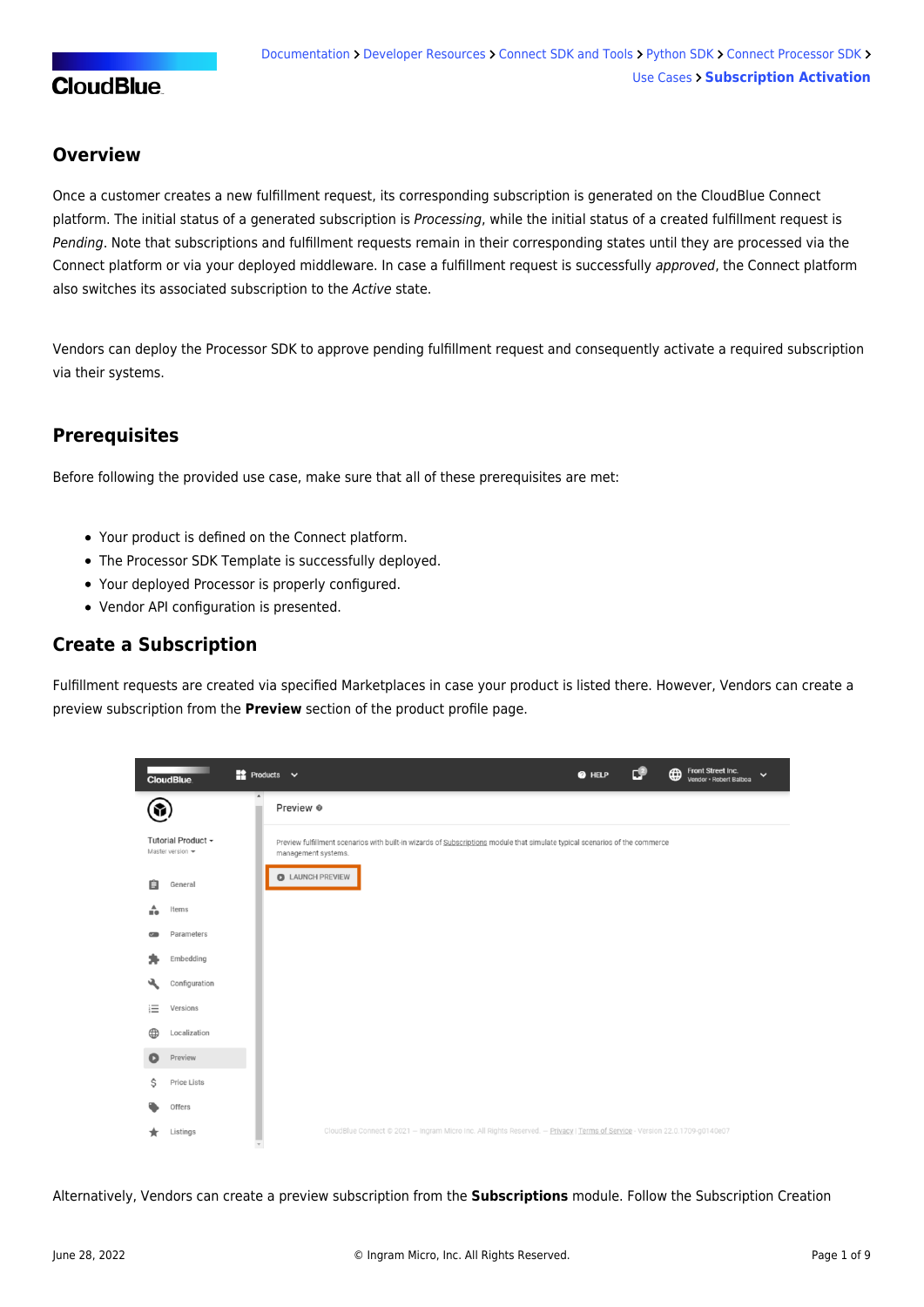

documentation for more details.

| <b>CloudBlue</b>                             | $\mathcal{C}$ Subscriptions $\vee$                   |                                                                     | <b>@</b> HELP                        | СŦ                    | Front Street Inc.<br>⊕<br>$\checkmark$<br>Vendor · Robert Balboa |
|----------------------------------------------|------------------------------------------------------|---------------------------------------------------------------------|--------------------------------------|-----------------------|------------------------------------------------------------------|
| Subscriptions <sup>o</sup>                   | <b>DIRECTORY</b><br><b>FULFILLMENT</b>               | <b>BILLING</b>                                                      |                                      |                       | <b>CREATE SUBSCRIPTION</b><br>$+$                                |
| Active $\sim$<br>C REFRESH                   | ₹ 1 FILTER APPLIED<br><sup>1</sup> 1 SORT APPLIED    | Rows per page 10 -<br>$1-1$ of $1 \leq$                             |                                      |                       |                                                                  |
| SUBSCRIPTION -                               | PRODUCT $\blacktriangledown$<br>MARKETPLACE =        | CUSTOMER $\sim$                                                     | $PERIOD \rightarrow$<br>NEXT BILLI ~ | CREATED ↓             | STATUS $\equiv$                                                  |
| AS-6493-4392-4303<br>External ID: 6LO0GED8L3 | <b>Futorial Product</b><br>壸<br>۹<br>PRD-640-516-332 | Tutorial Marketp<br>Rice - Barrows<br>MP-38661<br>TA-7031-3711-8413 | 04/25/2021<br>1 month<br>8:38 AM     | 02/25/2021<br>7:36 AM | $\bullet$ Active                                                 |
|                                              |                                                      |                                                                     |                                      |                       |                                                                  |

Rows per page  $10 \sim 1 - 1$  of  $1 \leq x$ 

- Ingram Micro Inc. All Rights Reserved. -- Privacy | Terms of Service - Version 22.0.1709-g0140e07

### **Code Snippets**

The following code snippets represent reusable source codes with their detailed descriptions and customization instructions. Follow the provided code snippets to configure your deployed [Processor SDK Template](https://github.com/cloudblue/connect-processor-template-for-python).

#### **processor.py**

Before starting to work with the **processor.py** file, make sure that your Connect Open API client and the **config.json** file are properly configured. Specify your API key and the API endpoint to establish connection with the platform. Note that the Connect Open API Client is used to fetch required requests from the Connect platform.

```
from cnct import ConnectClient
from datetime import datetime
from connect processor.app.utils.globals import Globals
from connect_processor.app.utils.utils import Utils
from cnct import R
project manager = __import ('connect processor.app', globals(), locals(),
                            ['purchase', 'change', 'cancel', 'suspend', 'resume', 'tier_fulfillment',
'report_usage'],
 0)
```
# The processor.py serves as an entry point for the Processor.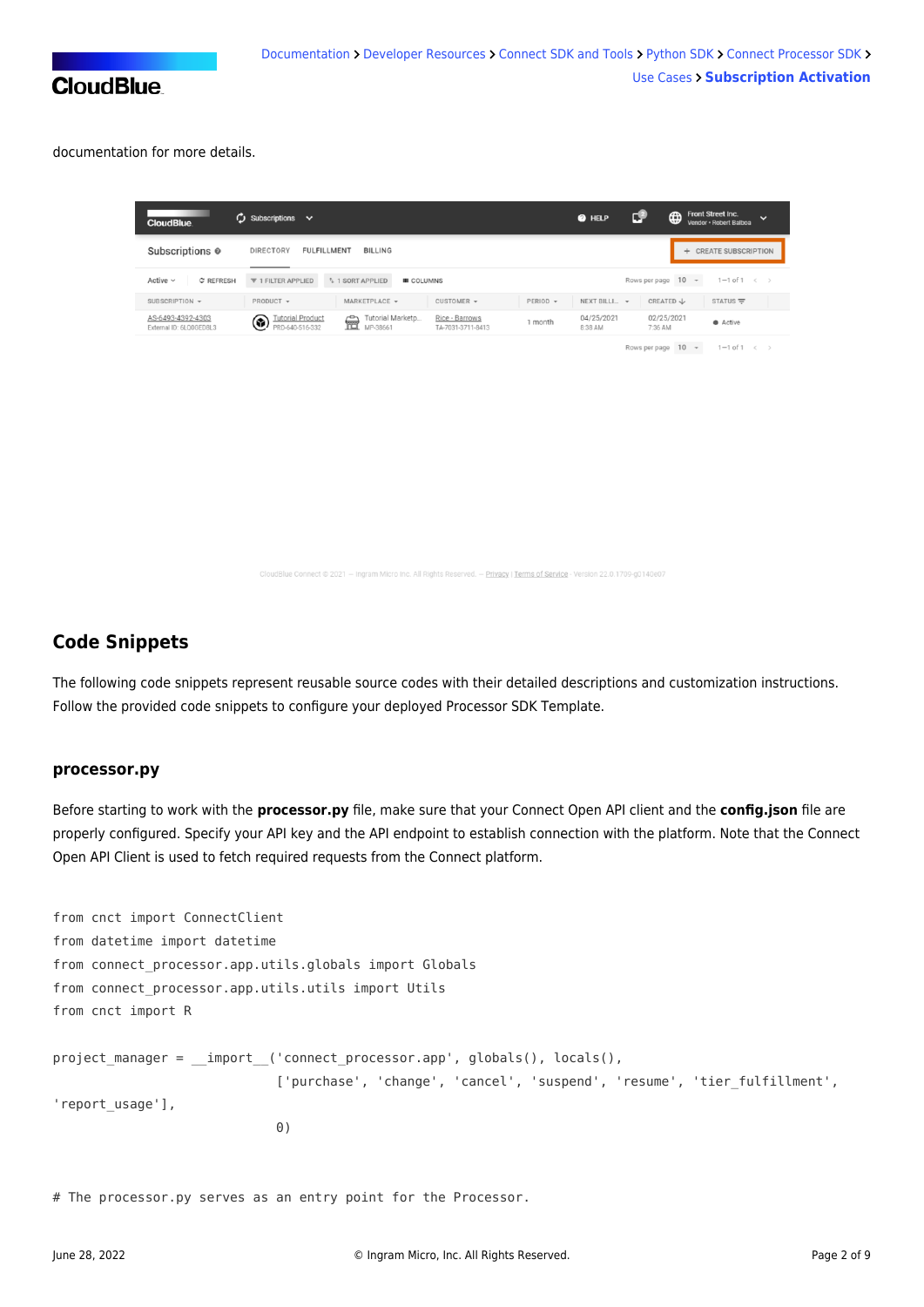

 $if$  name ==  $'$  main  $':$ 

```
# config file represents the config.json file from the Processor SDK.
     config_file = Utils.get_config_file()
     # apiEndpoint is the API End-point of the Connect platform.
    connect api url = config file['connectApiEndpoint'],
     # apiKey represents your API key that is created from the Integrations module of the Connect platform.
    connect key = config file['connectApiKey'],
     # Products that should be processed by this middleware are presented via a list of product IDs.
    client = ConnectClient(api key=connect key[0], endpoint=connect api url[0])
     # If your Product has a parameter of any 'Tier' scope, a Tier Configuration Request should be
processed
     # before a Fulfillment Request. Refer to the Tier Configuration Use Case from
     # the Connect Community page for more information.
    if bool(project manager.tier fulfillment):
         # Use the filter below to fetch a Tier-Config-Request (TCR) for your product.
        query tor = R()query tcr &= R().configuration.product.id.oneof(Globals.PRODUCTS)
         # Note that the Processor works only with TCRs in 'pending' status.
        query tcr &= R().status.oneof(['pending', 'inquiring'])
         # IMPORTANT: Remove 'inquiring' from the filter query. It's added to simplify debugs and unit
tests.
         tcrs = client.ns('tier').collection('config-requests').filter(query_tcr)
         # Process each TCR
         for tcr in tcrs:
            project_manager.tier_fulfillment.TierConfiguration.process_request(tcr, client)
     # Use this filter to fetch pending Fulfillment requests from Connect:
    query = R() query &= R().asset.product.id.oneof(Globals.PRODUCTS)
     query &= R().status.oneof(['pending'])
     # The following applies the filter.
     requests = client.collection('requests').filter(query)
     # Process each request:
     for request in requests:
         request_id = Utils.get_basic_value(request, 'id')
         request_status = Utils.get_basic_value(request, 'status')
         # Process all Fulfillment Requests in Pending state.
         if request_status == 'pending':
             # The following checks Fulfillment Request types.
             type = Utils.get_basic_value(request, 'type')
```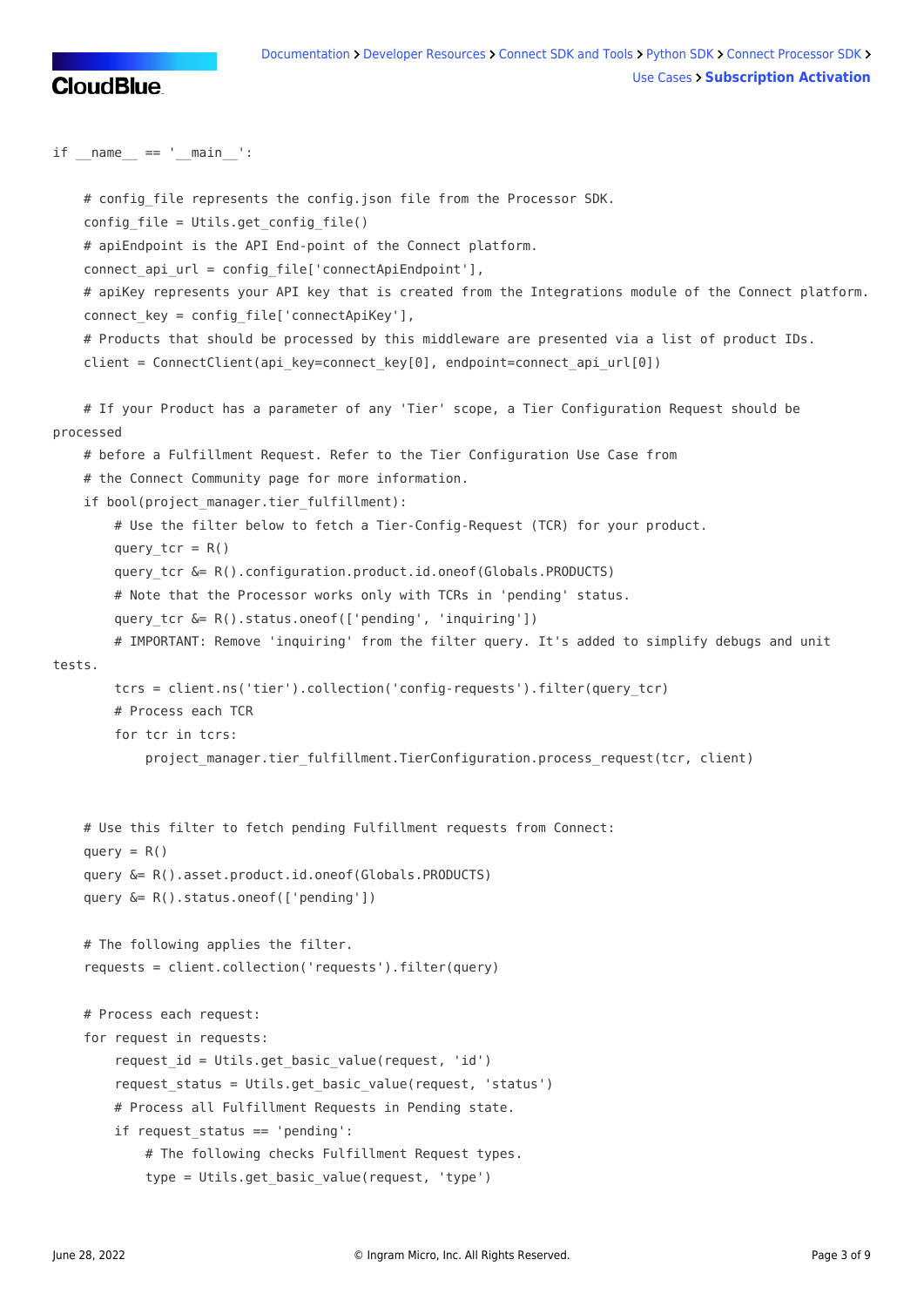```
 if type == 'purchase':
             # The PURCHASE type refers to a new subscription creation on the Connect platform.
            if bool(project manager.purchase):
                 project_manager.purchase.Purchase.process_request(request, client)
        if type == 'change': # The CHANGE type represents requests to change the subscribed Items or their quantity.
            if bool(project manager.change):
                project manager.change.Change.process request(request, client)
         if type == 'cancel':
             # The CANCEL type represents a request to terminate an existing subscription.
            if bool(project manager.cancel):
                project manager.cancel.Cancel.process request(request, client)
         if type == 'suspend':
             # The SUSPEND type refers to the subscription suspension requests.
            if bool(project manager.suspend):
                project manager.suspend.Suspend.process request(request, client)
         if type == 'resume':
             # The RESUME type represents requests to resume suspended subscriptions.
            if bool(project manager.resume):
                project manager.resume.Resume.process request(request, client)
 # The following checks if your product includes Pay-as-you-go items.
 # Refer to Usage Reporting Use Case from the Connect Community portal for more information.
if bool(project manager.report usage):
     # Customize: usage reports are submitted to the Connect platform with your specified frequency.
    if datetime.today().day == Globals.DAY TO REPORT USAGE:
        project manager.report usage.Usage(client).process usage()
```
#### **purchase.py**

Create a **pyrchase.py** file and write a script that triggers specific Vendors API requests from the Vendor API endpoint. Therefore, Vendors can create and approve subscriptions from their systems. In case of a successful subscription activation, the Processor should save specified [fulfillment parameters a](https://connect.cloudblue.com/community/modules/products/parameters/)nd return your customized [Subscription Activation Template.](https://connect.cloudblue.com/community/modules/products/embedding/#Subscription_Approved_Template)

```
from connect processor.app.utils.utils import Utils
from cnct import ConnectClient
from typing import Dict
```
class Purchase: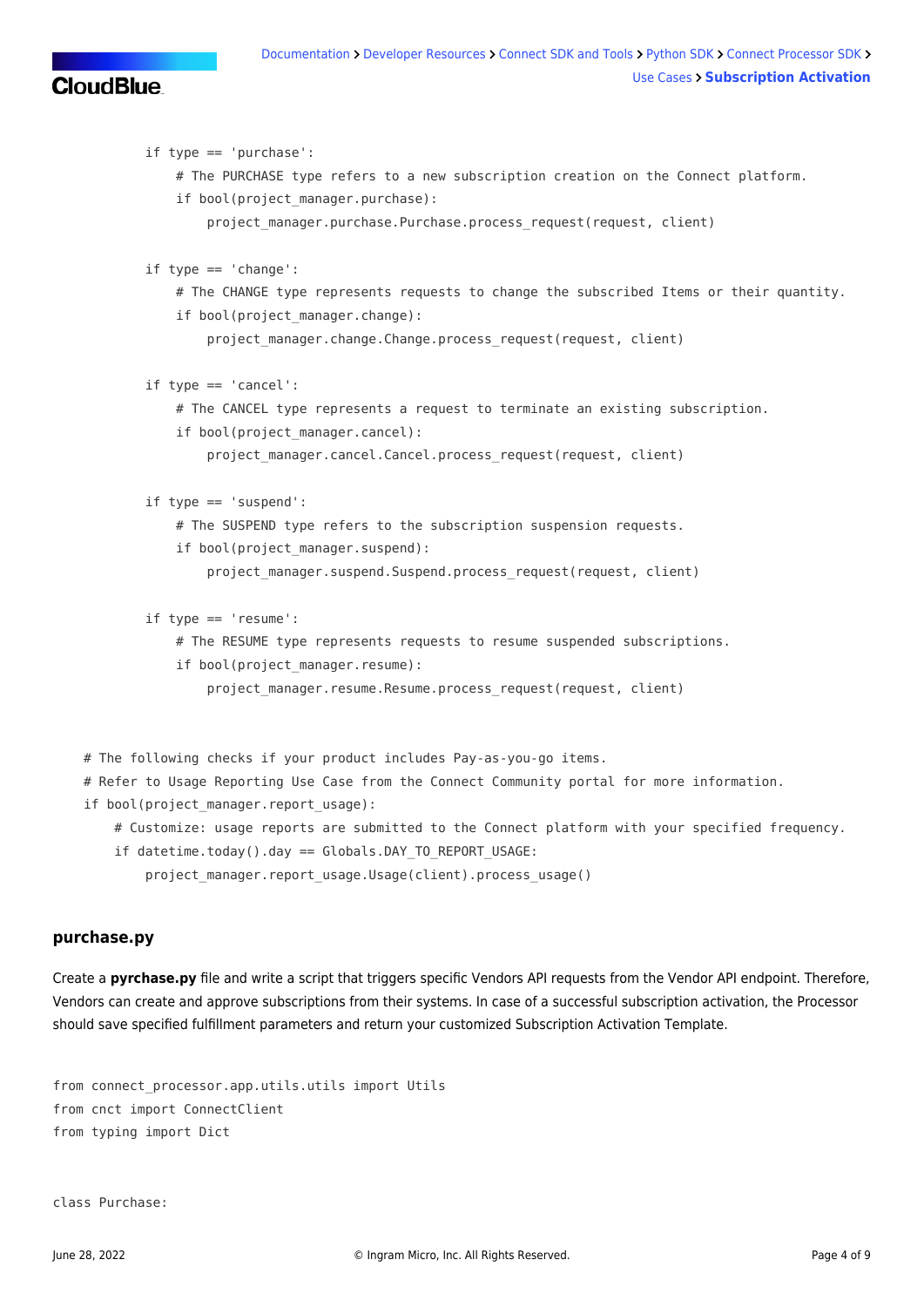

```
 # This class is used for new subscriptions in Connect.
    @staticmethod
    def process_request(request, client):
        # type: (Dict, ConnectClient) -> Dict
        # This method processes the Fulfillment Requests in Pending status.
        # Create a subscription in the vendor system by using the Vendor API.
        # The following represents the Mock API and API client to create subscriptions:
       # api client = APIClient(api url='',
       # api key='')
       # data = \{ \} # subscription_info = api_client.create_subscription(data=data)
        # The response for the subscription creation API call may have information that should be saved in
        # the fulfillment parameter.
       Purchase. save fulfillment parameters(request, client)
       return Utils.approve fulfillment request(request, client)
        # Therefore, fulfillment request will be Approved and subscription will be activated.
        # Note that in the fulfillment request will not be approved in case any mandatory/required
fulfilment parameter remains empty.
    @staticmethod
   def save fulfillment parameters(request, client):
        # type: (Dict, ConnectClient) -> None
        # This method saves the fulfillment parameter data. Customize the payload params IDs with your
fulfillment parameters id and
        # the params values with the values given by the Vendor API.
        request_id = Utils.get_basic_value(request, 'id')
        # Update the fulfilment parameters in Connect with your required value.
       # Prepare the update parameters payload with the response of APIClient.create subscription method.
       payload = \{ "asset": {
                "params": [
\{ # Provide the fulfillment parameter ID as it is specified on the Connect platform.
                       "id": "subscription id",
                        "value": "value for subscription ID in Vendor System",
                        "value_error": "",
                        "structured_value": ""
                    },
\{ # Add other fulfillment parameters if necessary:
                        "id": "param_b",
```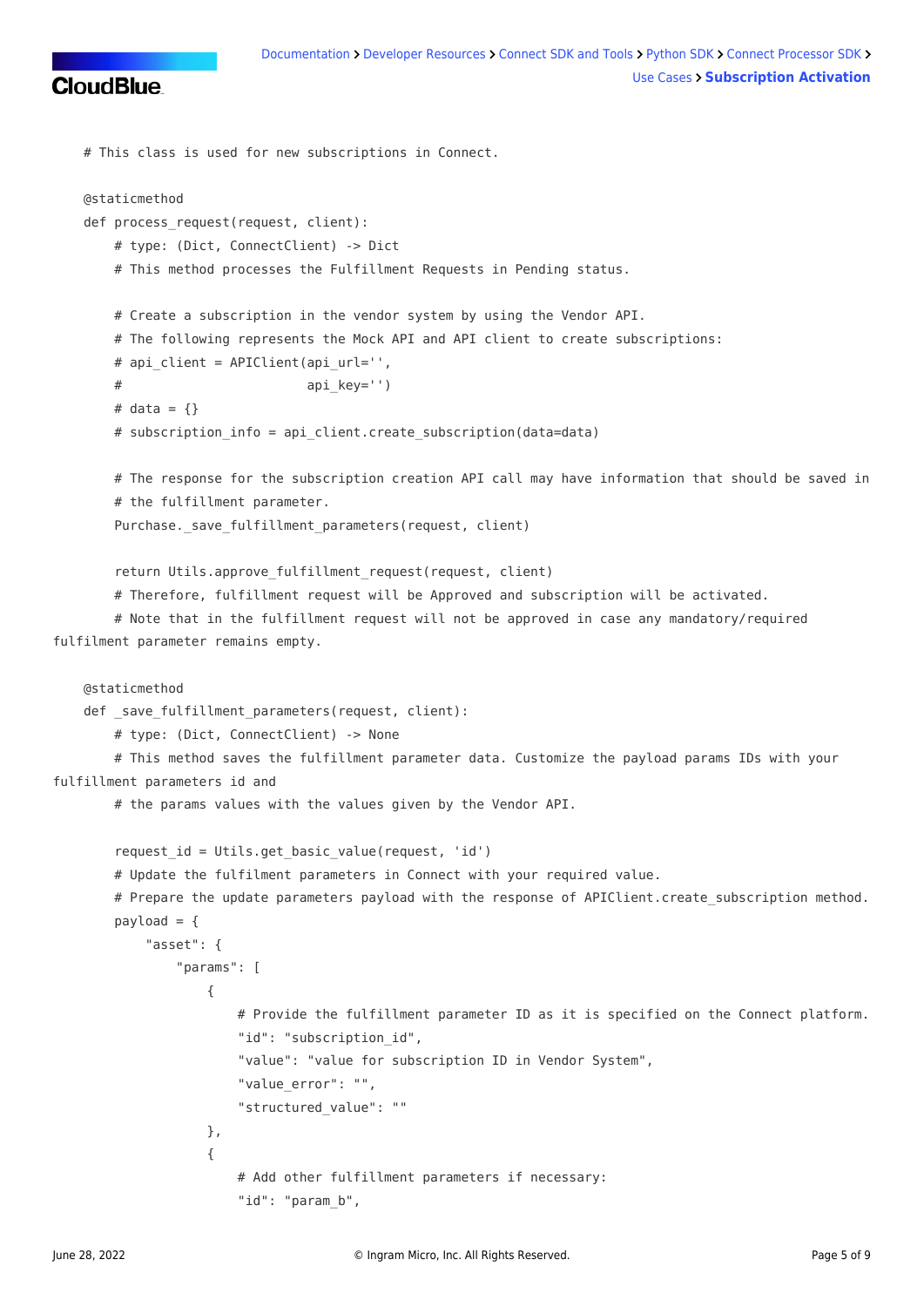```
 "value": "value for parameter b",
                                           "value_error": "",
                                           "structured_value": ""
 }
\sim 100 \sim 100 \sim 100 \sim 100 \sim 100 \sim 100 \sim 100 \sim 100 \sim 100 \sim 100 \sim 100 \sim 100 \sim 100 \sim 100 \sim 100 \sim 100 \sim 100 \sim 100 \sim 100 \sim 100 \sim 100 \sim 100 \sim 100 \sim 100 \sim 
 }
              }
              # Update the fulfillment parameter value:
               Utils.update_subscription_parameters(request_id, payload, client)
```
#### **utils.py**

The **utils.py** file contains all the utility methods. Configure this file as follows:

```
import json
from typing import Any, Dict
from cnct import ConnectClient
from connect processor.app.utils.globals import Globals
class Utils:
     # Class for all static processor methods.
     @staticmethod
    def get config file():
         # type: () -> Dict[str, Any]
         # Loads the config file.
        with open("./config.json") as file handle:
            config = json.load(file handle) return config
     @staticmethod
    def get item by id(items, item id):
         # type: (Dict, str) -> object
         # Locates the item object by using ID.
         for item in items:
            if item['id'] == item id:
                 return item
         raise Exception('Item {id} not found.'.format(id=item_id))
     @staticmethod
     def get_basic_value(base, name):
         # type: (Dict,str) -> Any
         # Locates value by using the provided name.
```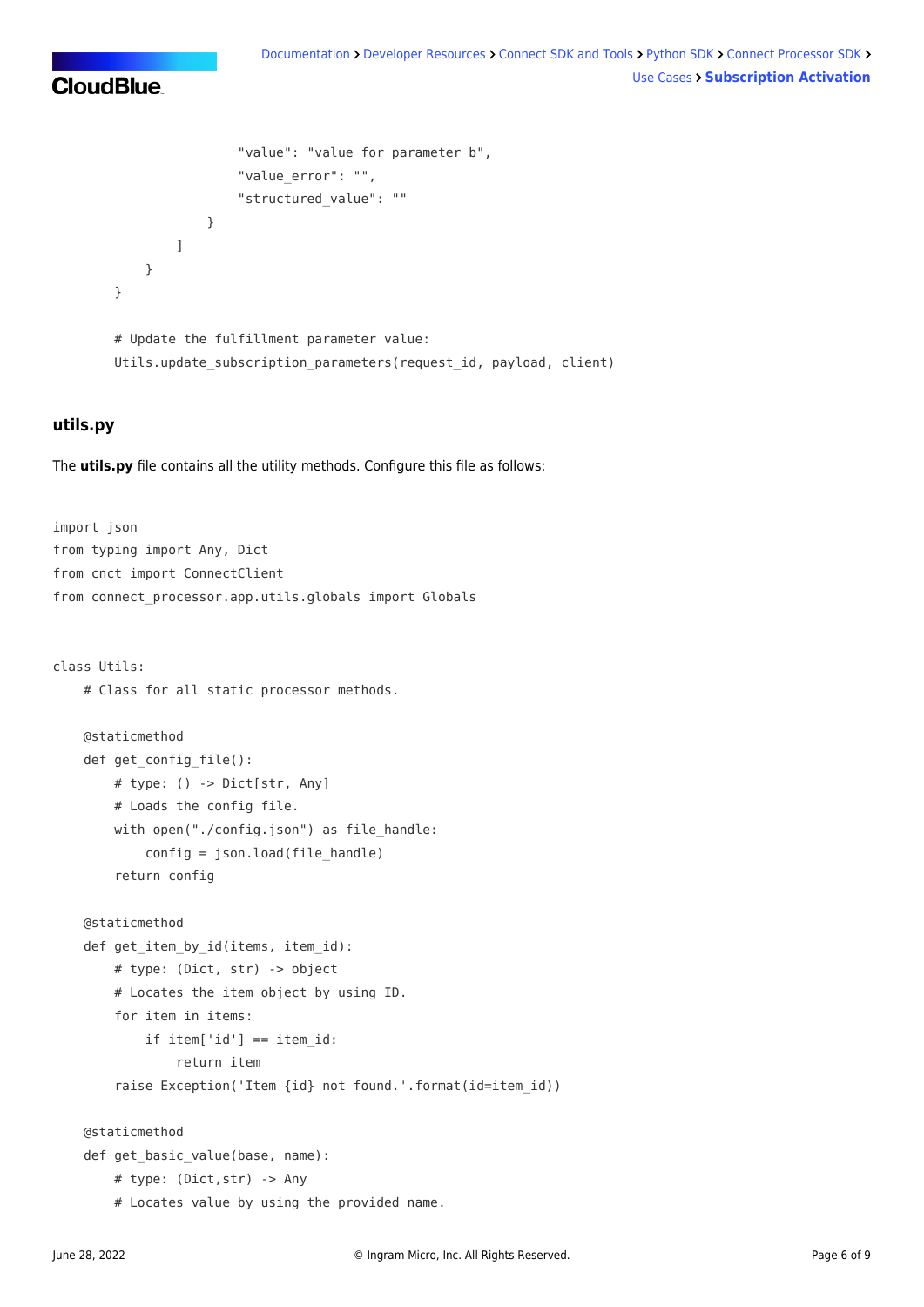```
 if base and name in base:
             return base[name]
         return '-'
    @staticmethod
   def get value(base, prop, value):
        # type: (Dict,str,str) -> Dict
        if prop in base:
             return Utils.get_basic_value(base[prop], value)
         return {}
    @staticmethod
   def update subscription parameters(request id, payload, client):
         # type: (str,object,ConnectClient) -> object
         # Updates fulfillment parameters values in Connect:
        fulfillment request = client.requests.resource(request id).update(payload=payload)
         return fulfillment_request
    @staticmethod
   def get param value(request, param phase value, param name):
         # type: (Dict, str, str) -> object
         # Get the request value for the product param name:
         params = Utils.get_value(request, 'asset', 'params')
         for param in params:
            param phase = Utils.get basic value(param, 'phase')
            if param phase == param phase value and \setminusUtils.get basic value(param, 'name') == param_name:
                 return Utils.get_basic_value(param, 'value')
    @staticmethod
   def approve fulfillment request(request, client):
         # type: (Dict, ConnectClient) -> Dict
         # Approves the request with the Client
        # Get the subscription product id value:
         product = Utils.get_value(request, 'asset', 'product')
        product id = Utils.get basic value(product, 'id') # Get the activation template ID:
       template id = Utils. get template by product(product id, Globals.ACTIVATION TEMPLATE NAME,
'asset', client)
        # Prepare the payload as follows:
        payload = {"template id": template id}
         request_id = Utils.get_basic_value(request, 'id')
         # Approve the fulfillment request with your payload.
         return Utils._approve_fulfillment_request(request_id, payload, client)
```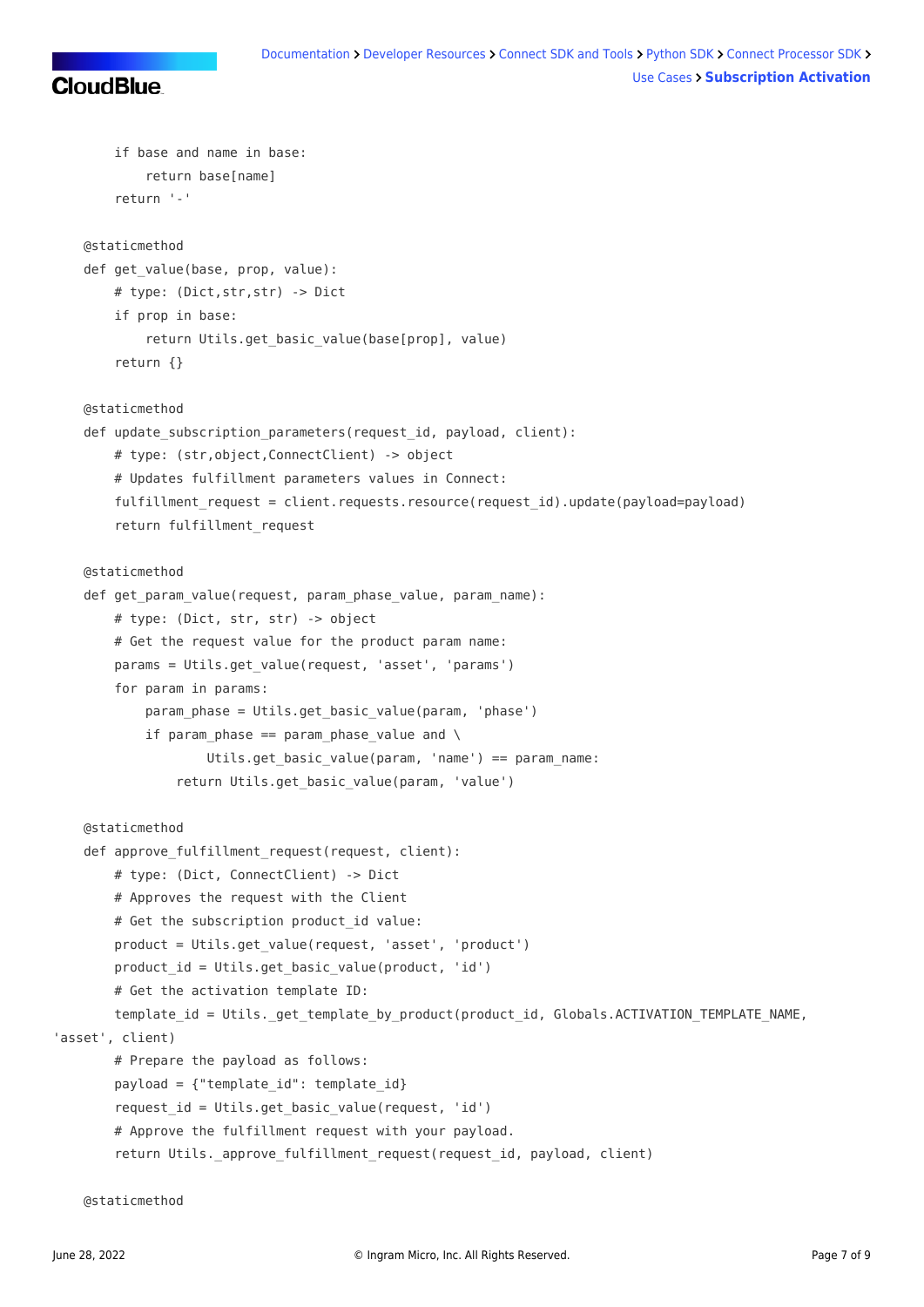#### [Documentation](https://connect.cloudblue.com/documentation) > [Developer Resources](https://connect.cloudblue.com/community/developers/) > [Connect SDK and Tools](https://connect.cloudblue.com/community/developers/sdk/) > [Python SDK](https://connect.cloudblue.com/community/developers/sdk/python-sdk/) > [Connect Processor SDK](https://connect.cloudblue.com/community/developers/sdk/python-sdk/connect-processor-sdk/) > [Use Cases](https://connect.cloudblue.com/community/developers/sdk/python-sdk/connect-processor-sdk/use-cases/) **[Subscription Activation](https://connect.cloudblue.com/community/developers/sdk/python-sdk/connect-processor-sdk/use-cases/subscription-activation/)**

```
CloudBlue
```

```
def approve fulfillment request(request id, payload, client):
         # type: (str,object,ConnectClient) -> Dict
        result = client.requests[request_id].action(name="approve")
         approve_result = result.post(payload=payload)
         return approve_result
     @staticmethod
    def reject fulfillment request(request id, reason, client):
         # type: (str,str,ConnectClient) -> object
         # Rejects the fulfillment request. Its status will be switched to Failed.
         # Prepare the reject payload as follows.
        payload = f "reason": reason
         }
        result = client.requests[request id].action(name="fail")
        reject result = result.post(payload=payload) return reject_result
     @staticmethod
    def get template by product(product id, template name, template scope, client):
         # type: (str,str, str, ConnectClient) -> str
         # Locates the template for your product and its scope
        template = client.collection('products')[product id].templates.filter(name=template name,
scope=template scope).first()
        template id = Utils.get basic value(template, 'id')
         return template_id
     @staticmethod
    def update tier1 parameters(tcr id, payload, client):
         # type: (str, object, ConnectClient) -> object
         # Updates the tier 1 parameters in fulfillment requests:
        tier request = client.ns('tier').collection('config-requests')[tcr_id].update(payload=payload)
         return tier_request
     @staticmethod
    def approve tier config request(request, tcr id, client):
         # type: (Dict, str, ConnectClient) -> Dict
         # Approves the tier config request with the Client. Its status will be switched to Approved.
        # Get the tier config product id
         product = Utils.get_value(request, 'configuration', 'product')
        product id = Utils.get basic value(product, 'id')
         template_id = Utils._get_template_by_product(product_id,
Globals.TIER_CONFIG_ACTIVATION_TEMPLATE_NAME, 'tier1',
                                                       client)
        payload = \{ "template": {
```